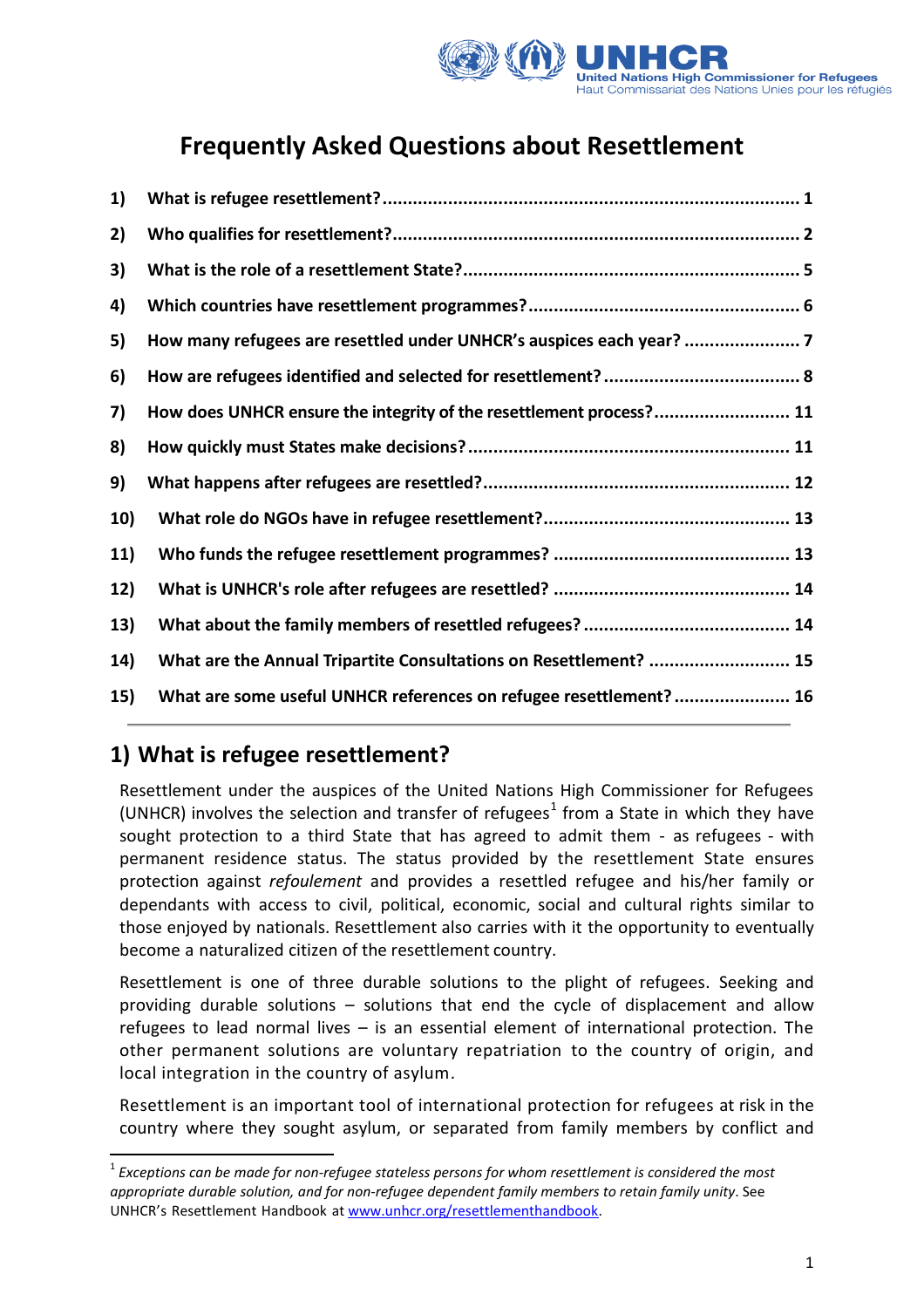flight. Where local integration is not an option, and voluntary repatriation is not viable or feasible in the near future, resettlement may be the only durable solution available, especially in protracted refugee situations.<sup>2</sup>

Resettlement is also an international responsibility sharing mechanism, allowing States to offer protection to refugees outside their territories, and reduce problems impacting the country of first asylum. States are not obliged to accept refugees for resettlement, but rather voluntarily offer resettlement places as a tangible expression of international solidarity. Offering resettlement places may also have strategic value, in that providing a durable solution through resettlement for a number of refugees may open avenues for others remaining behind to enjoy improved conditions in the country of asylum. Resettlement can thus be an important element of comprehensive solutions.

Resettlement under UNHCR's auspices can only be achieved through collaboration with various partners, in particular, resettlement States, international organizations and nongovernmental organizations (NGOs). As part of its mandate, UNHCR identifies refugees in need of resettlement, but it is States that offer permanent places of residence in their countries. NGOs and international organizations may also play a key role throughout the identification, pre-departure, and the post-resettlement integration processes.

Whether a refugee may be resettled depends on the admission criteria of the resettlement State as well as the cooperation of the State where they have sought refuge. However, resettlement must be a complement to  $-$  and not a substitute for  $-$  the provision of protection where needed to persons who apply for asylum.

# **2) Who qualifies for resettlement?**

Resettlement under the auspices of UNHCR is only available to mandate refugees who have a continued need for international protection. The search for durable solutions is a central part of UNHCR's mandate. Consideration of all three durable solutions (voluntary repatriation, local integration and resettlement) may identify resettlement as the optimal solution for an individual refugee or a refugee group.

Resettlement under UNHCR auspices is an invaluable protection tool to meet the specific needs of refugees whose life, liberty, safety, health or fundamental human rights are at risk in their country of refuge. Emergency or urgent resettlement may be necessary to ensure the security of refugees who are threatened with *refoulement* to their country of origin or those whose physical safety is seriously threatened in the country where they have sought refuge. Resettlement may be the only way to reunite refugee families who, as a result of flight from persecution and displacement, find themselves divided by borders or by entire continents. Other refugees may not have immediate protection needs, but nevertheless require resettlement as a durable solution – an end to their refugee situation.

UNHCR supports the resettlement of individuals who:

 $\overline{a}$ 

- are determined to be refugees under UNHCR's mandate\*for whom resettlement is the most appropriate durable solution, and
- fall under UNHCR's Resettlement Submission Categories.

*\*Exceptions can be made for non‐refugee stateless persons for whom resettlement is considered the most appropriate durable solution, and also for the resettlement of non‐refugee dependent family members to retain family unity.*

<sup>2</sup> *Some 6.4 million refugees are in Protracted Refugee Situations (PRS) - situations in which refugees have lived in exile for 5 years or more, and where there is a low likelihood of resolving their situation in the near future. Se[e UNHCR Global Trends 2012: Displacement, The New 21st Century Challenge,](http://www.refworld.org/docid/51c169d84.html) 2013, p. 12.*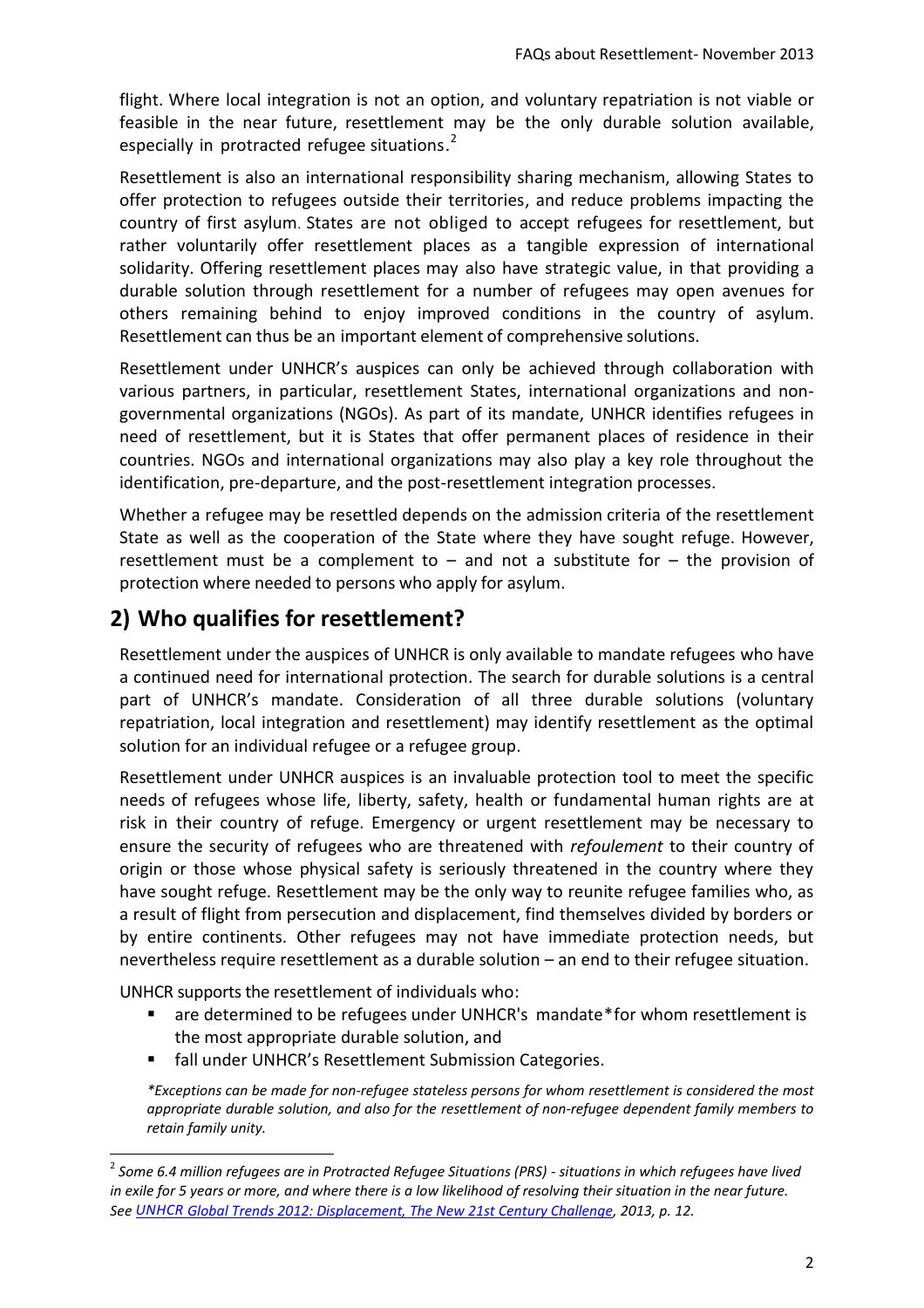The *UNHCR Resettlement Handbook,* available from UNHCR's website at [www.unhcr.org/resettlementhandbook,](http://www.refworld.orgwww.unhcr.org/resettlementhandbook) provides detailed guidance on the identification of refugees in need of resettlement, and the requirements for submission under the Resettlement Submission Categories. UNHCR encourages States to use the Resettlement Handbook to inform and guide their decisions on resettlement. Linked to the handbook online are individual Country Chapters, which provide detailed information about the resettlement programmes of each of the main resettlement States, including descriptions of their procedures for refugee selection and processing, and the reception arrangements and settlement services provided by the State.

#### **Refugees under UNHCR's mandate**

Two categories of persons may be refugees within UNHCR's international protection mandate:

- Refugees within Article 1A (2) of the 1951 Convention
- Refugees under the broader refugee definition

Pursuant to Article 1A (2) of the 1951 Convention, the term "refugee" shall apply to:

*"a person who… owing to a well-founded fear of being persecuted for reasons of race, religion, nationality, membership in a particular social group or political opinion, is outside the country of nationality and is unable or, owing to such fear, is unwilling to avail himself of the protection of that country; or who, not having a nationality and being outside the country of his former habitual residence as a result of such events, is unable or unwilling to return to it."* 

UNHCR's mandate to protect refugees also extends to persons who are affected by the indiscriminate effects of armed conflict or other "man-made disasters", including, for example, foreign domination, intervention, occupation or colonialism. In addition to individuals who meet the criteria in the 1951 Convention definition, UNHCR recognizes as refugees, those who are:

*"outside their country of origin or habitual residence and unable to return there owing to serious and indiscriminate threats to life, physical integrity or freedom resulting from generalized violence or events seriously disturbing public order."*

The group of persons who may be refugees under UNHCR's international protection mandate is similar to those categories covered by the refugee definitions incorporated in regional refugee instruments, which provide for broadened refugee definitions to address the specific protection problems of the African and Latin American regions.

International refugee law *excludes* from refugee status certain persons who would otherwise quality as refugees, but who are nevertheless denied international protection under the 1951 Convention, because they are receiving protection or assistance from a UN agency other than UNHCR or because they are not in need or not deserving of such protection. The refugee definition, properly applied, leads to exclusion of people responsible for serious criminal, including terrorist, acts.<sup>3</sup>

UNHCR has a well‐developed exclusion assessment process in place so that the quality and integrity of UNHCR's submissions for resettlement are carefully maintained, for instance by detailed verification and credibility assessments, both at the Refugee Status Determination (RSD) stage and during the process leading up to submission for

 $\overline{a}$ 

<sup>3</sup> *See Article 1(F) of the [1951 Convention on the](http://www.unhcr.org/refworld/docid/3d60f5557.html) Status of Refugees*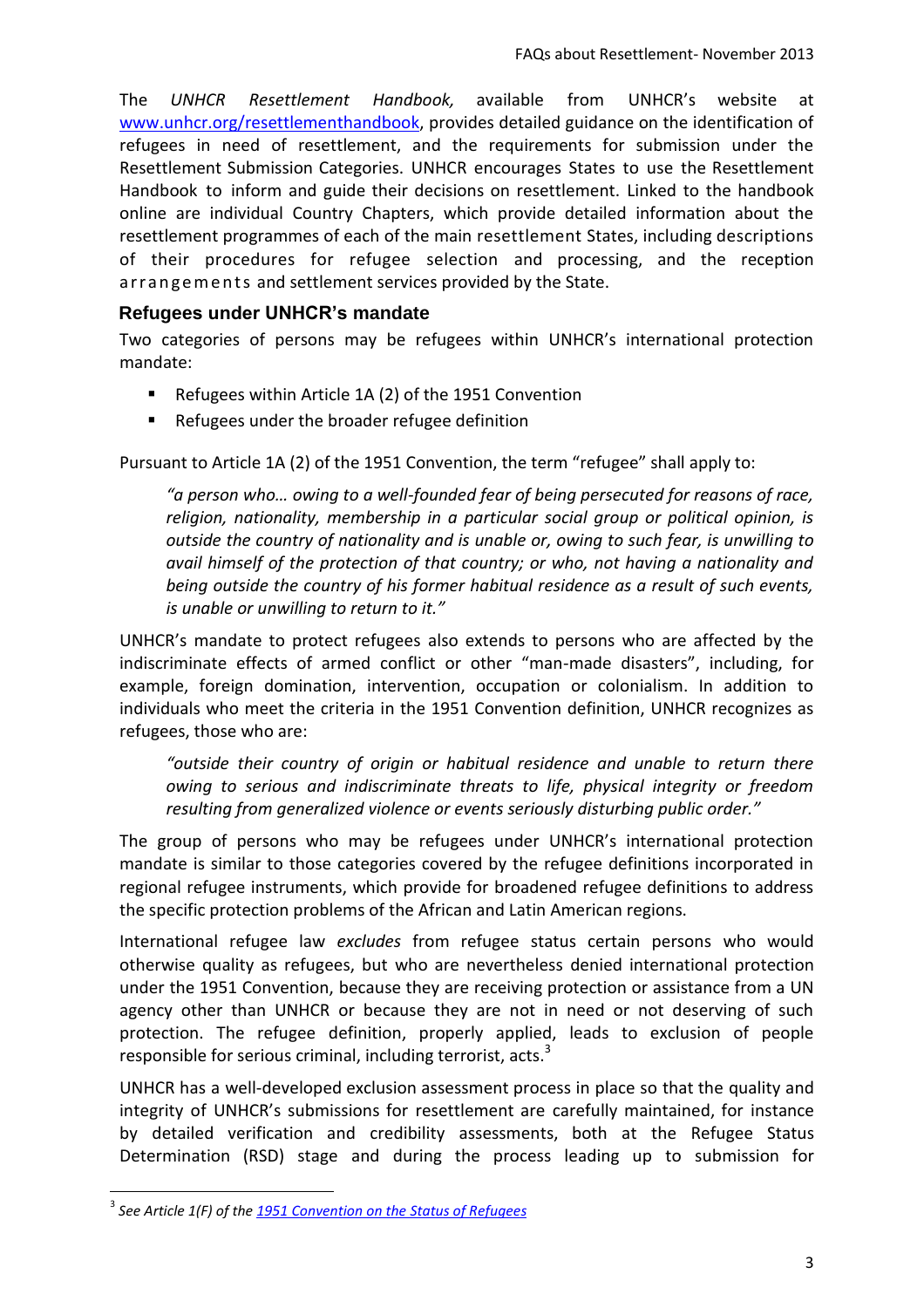resettlement. The exclusion clauses are applied scrupulously to protect the integrity of the institution of asylum; but given the possible serious consequences of exclusion, it is important to apply them with caution and only after a full assessment of the individual circumstances of the case. UNHCR takes every precaution to balance these considerations before making a resettlement submission. The standard of proof prescribed in Art. 1(F) is established at the level of "serious reasons for considering"; that is, below a requirement for proof beyond reasonable doubt, but above a reasonable suspicion. Proportionality is also considered a useful analytical tool, as in the gravity of an offence being weighed against the consequences of exclusion.<sup>4</sup>

It is in the interest of all parties involved in resettlement to ensure that individuals who fall under the ambit of Article 1F of the Refugee Convention are excluded from resettlement programmes globally. UNHCR takes such matters seriously and has instituted several measures to protect the integrity of its resettlement programme. To this end, it should be noted that international refugee instruments do not provide a safe haven to terrorists or war criminals.

#### **Resettlement Submission Categories**

 $\overline{a}$ 

These categories are inclusive and may overlap. In many cases, submissions are made under both a primary and secondary category.

- **Legal and/or Physical Protection Needs** of the refugee in the country of refuge (this includes a threat of *refoulement*);
- **Survivors of Torture and/or Violence**, in particular where repatriation or the conditions of asylum could result in further traumatization and/or heightened risk; or where appropriate treatment is not available;
- **Medical Needs**, in particular life-saving treatment that is unavailable in the host country;
- **Women and Girls at Risk**, who have protection problems particular to their gender;
- **Family Reunification**, when resettlement is the only means to reunite refugee family members who, owing to refugee flight or displacement, are separated by borders or entire continents;
- **Children and Adolescents at Risk**, where a best interests determination supports resettlement;
- **Lack of Foreseeable Alternative Durable Solutions**, which generally is relevant only when other solutions are not feasible in the foreseeable future, when resettlement can be used strategically, and/or when it can open possibilities for comprehensive solutions.

Resettlement submissions are prioritized according to the urgency of the case. Most of the Resettlement Submission Categories relate to specific individual protection needs, such as where the physical or legal security of a refugee is at stake or where specialized services (e.g. psycho‐ social or medical) are required that are not available in the country of asylum. The use of resettlement as a tool for international protection generally requires the identification of particularly vulnerable people within a much larger group of refugees.

However, the resettlement of an entire refugee group in a country may be warranted in some situations, either to ensure international protection, or to provide a durable solution in a protracted refugee situation. For example, in circumstances where refugee status is not acknowledged or recognized and where all refugees face a risk of deportation and/or

<sup>4</sup> *[Guidelines on International Protection No. 5: Application of the Exclusion Clauses: Article 1F of the 1951](http://www.unhcr.org/refworld/docid/3f5857684.html)  [Convention relating to the Status of Refugees](http://www.unhcr.org/refworld/docid/3f5857684.html)*, 4 September 2003, HCR/GIP/03/05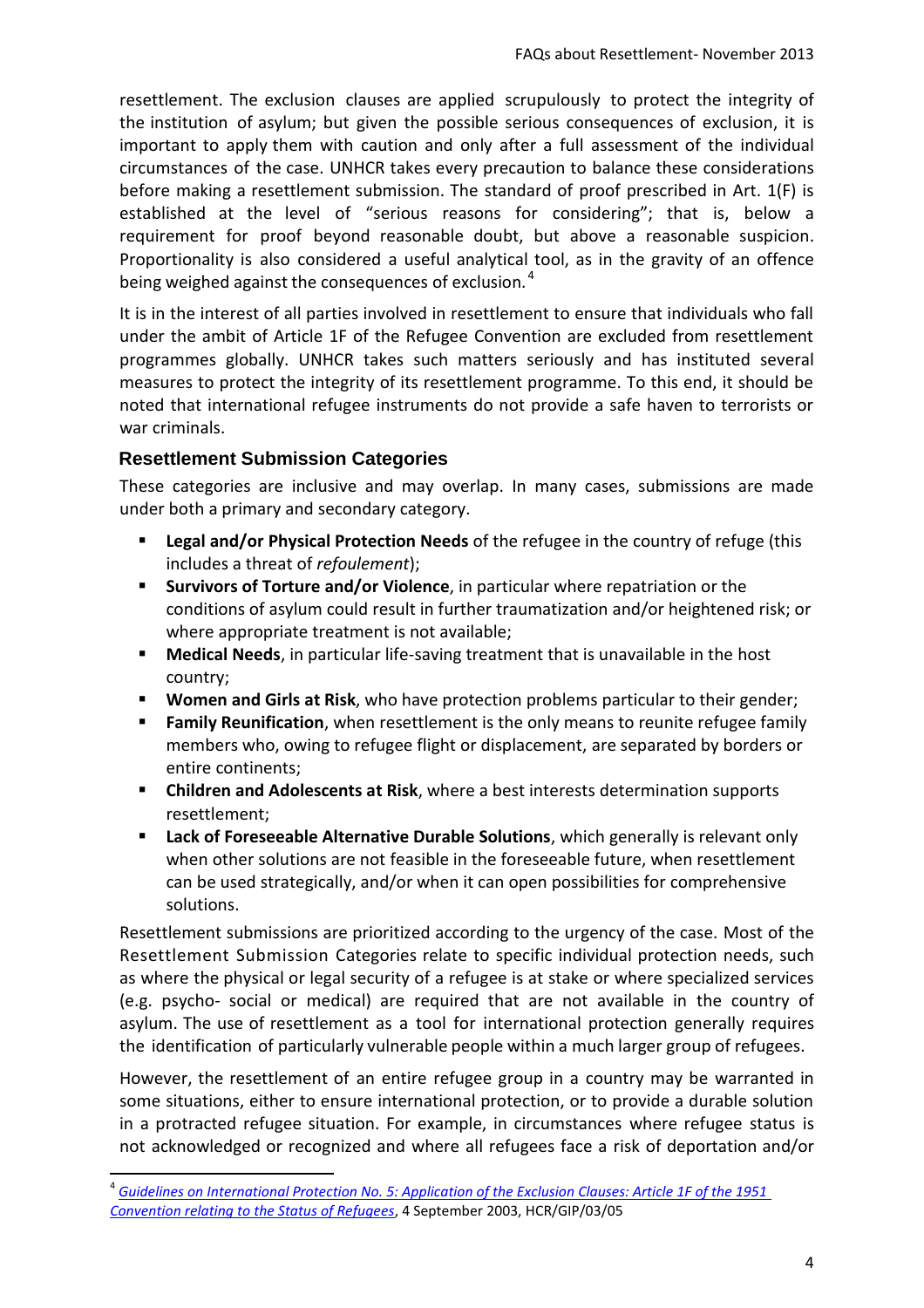*refoulement*, resettlement of the whole group may be required to ensure their protection. Where a country has not ratified any of the international or regional refugee treaties, has maintained a geographical restriction with respect to the 1951 Refugee Convention, or has not adopted domestic legislation and policies in line with the responsibilities they have assumed under international or regional conventions, resettlement may also be the most appropriate response to protection needs. In some cases, the reliance on resettlement as a tool for international protection may thus involve a considerable number of refugees.

Even if voluntary repatriation should become viable and feasible, local integration and resettlement may still continue to be the most appropriate durable solution for certain refugees. This may be the case, for example, for refugees who for reasons of trauma do not wish to return, or who might face particular protection problems with respect to the country of origin, despite important improvements or changes there. Particularly in post‐ conflict situations, it may take quite some time before peace and order have been fully re‐ established and administrative and judicial institutions are functioning effectively.

States recognize that resettlement  $-$  as a burden and responsibility sharing tool  $-$  can be used strategically to help open possibilities for self-reliance and local integration. Even where this is not possible, more extended use of resettlement in a particular situation could serve to improve the protection situation generally in the first country of asylum. Such a strategic use of resettlement is core to the *Multilateral Framework of Understandings on Resettlement* agreed in 2004 5 as part of the Convention Plus initiative. It emphasizes indeed both comprehensive approaches and the strategic use of resettlement, and specifically sets out understandings related to such approaches in a multilateral context.

### **3) What is the role of a resettlement State?**

 $\overline{a}$ 

States that have established regular refugee resettlement programmes, and agree to consider a certain number of submissions by UNHCR each year are considered resettlement States. Other countries may not have a yearly programme, but also resettle refugees on an *ad hoc* basis and may maintain special resettlement programmes benefiting refugees with specific needs.

Governments have the essential role of establishing and maintaining effective resettlement programmes, including services and supports to assist resettled refugees to integrate into their new communities. Very briefly, key aspects of resettlement programmes include:

- **A legal and policy framework** including legislation to provide resettled refugees a secure legal status on arrival, and access to fundamental civil, political, economic, social and cultural rights, including the prospect of acquiring citizenship;
- **An institutional framework** to support resettlement, including decision-making structure, division of responsibilities, and resource allocation, as well as information-sharing and training of key partners including levels of government, non-governmental organizations, and other service providers;
- **Established processing procedures** including quota allocation, case submission, selection and departure procedures;
- **A reception and integration programme** to deliver essential services including reception, orientation, housing, financial assistance, medical care, language classes, employment preparation, and education, and to support community engagement;

<sup>5</sup> *[Multilateral Framework of Understandings on Resettlement,](http://www.refworld.org/docid/41597d0a4.html) High Commissioner's Forum, Forum/2004/6, 16 September 2004.*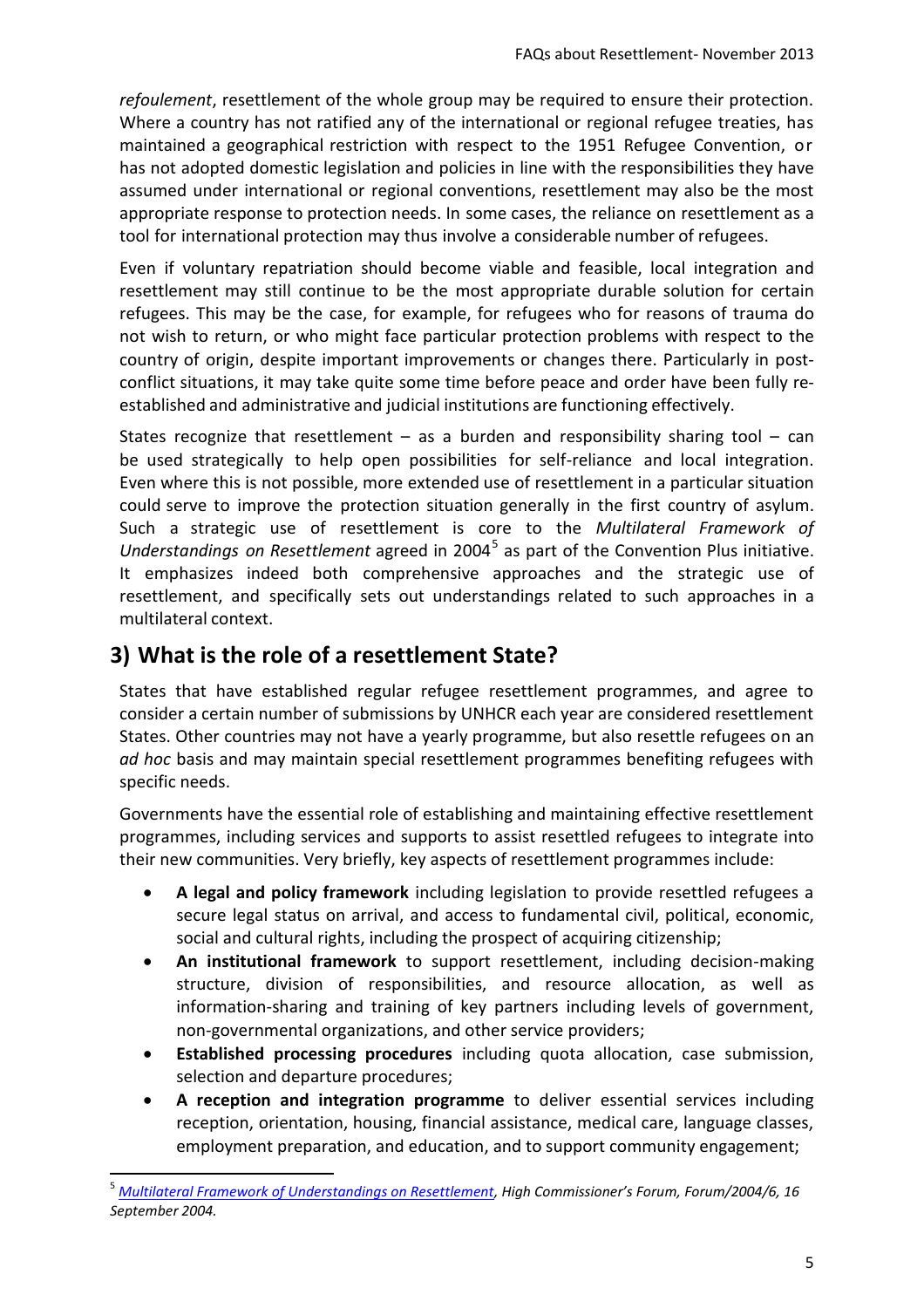**Public engagement** to foster welcoming and hospitable communities, including through media attention.

UNHCR promotes the establishment of resettlement programmes that are:

- **predictable** in terms of admissions levels including multi-year commitments, budgets, and eligibility criteria;
- **diverse** in terms of the refugee beneficiaries, to include protection cases as well as refugees with specific needs;
- **responsive** to urgent needs, emerging needs and appeals for responsibility sharing;
- **non-discriminatory** in selecting refugees for resettlement on the basis of their needs, regardless of nationality, ethnicity, religion, family size or other factors;
- **proactive** in addressing domestic considerations linked especially to budget constraints and problems related to integration;
- **holistic** and comprehensive in approach*,* in using resettlement to ensure protection, a durable solution, and effective sharing of burdens and responsibilities within the broader protection strategy; and
- open to the **strategic use of resettlement**, e.g. through group resettlement as a means of providing a durable solution in protracted refugee situations where there are no prospects for voluntary repatriation to the country of origin or local integration.

### **4) Which countries have resettlement programmes?**

The number of countries offering resettlement programmes has grown significantly in recent years, from 14 resettlement States in 2005 to 27 resettlement States worldwide in 2013.<sup>6</sup> Other countries also accept refugees for resettlement on an *ad hoc* basis in response to special appeals.

Certain States are considered "traditional" resettlement States because of their long‐ standing programmes, namely: **Australia, Canada, New Zealand**, **the Netherlands**, the Nordic countries (**Denmark, Finland, Norway** and **Sweden**) and the **United States of America**. Other countries have established programmes over the last decade, including **Argentina, Brazil, Chile, Iceland, Ireland** and the **United Kingdom**. Since 2007, 14 new countries<sup>7</sup> have indicated their readiness to receive a limited number of resettlement submissions from UNHCR, twelve of which have formally announced the establishment of resettlement programmes: **Belgium, Bulgaria, the Czech Republic, France, Germany, Hungary, Japan (pilot), Portugal, Romania, Spain, Switzerland** and **Uruguay**.

The adoption of the Joint EU Resettlement Scheme in 2012 is another positive step towards increasing the participation of EU Member States, and providing greater funding opportunities for resettlement.

The increase in the number of resettlement countries has not resulted in a significant increase in the number of resettlement places, which stands at approximately 80,000 places available annually. New resettlement countries are initially able to offer only a very

 $\overline{a}$ 

*<sup>6</sup> Argentina, Australia, Brazil, Belgium (implementation in 2013), Bulgaria (implementation in 2014 onwards), Canada, Chile, the Czech Republic, Denmark, Finland, France, Germany, Hungary (implementation in 2013 onwards), Iceland, Ireland, Japan (pilot programme), the Netherlands, New Zealand, Norway, Portugal, Romania, Spain, Sweden, Switzerland, the United Kingdom, Uruguay, the United States of America.*

*<sup>7</sup> The 14 countries are Belgium, Bulgaria, the Czech Republic, France, Germany, Hungary, Italy, Japan, Luxembourg, Portugal, Romania, Spain, Switzerland and Uruguay. A number of these countries previously had refugee resettlement programmes in the 1980s and 1990s.*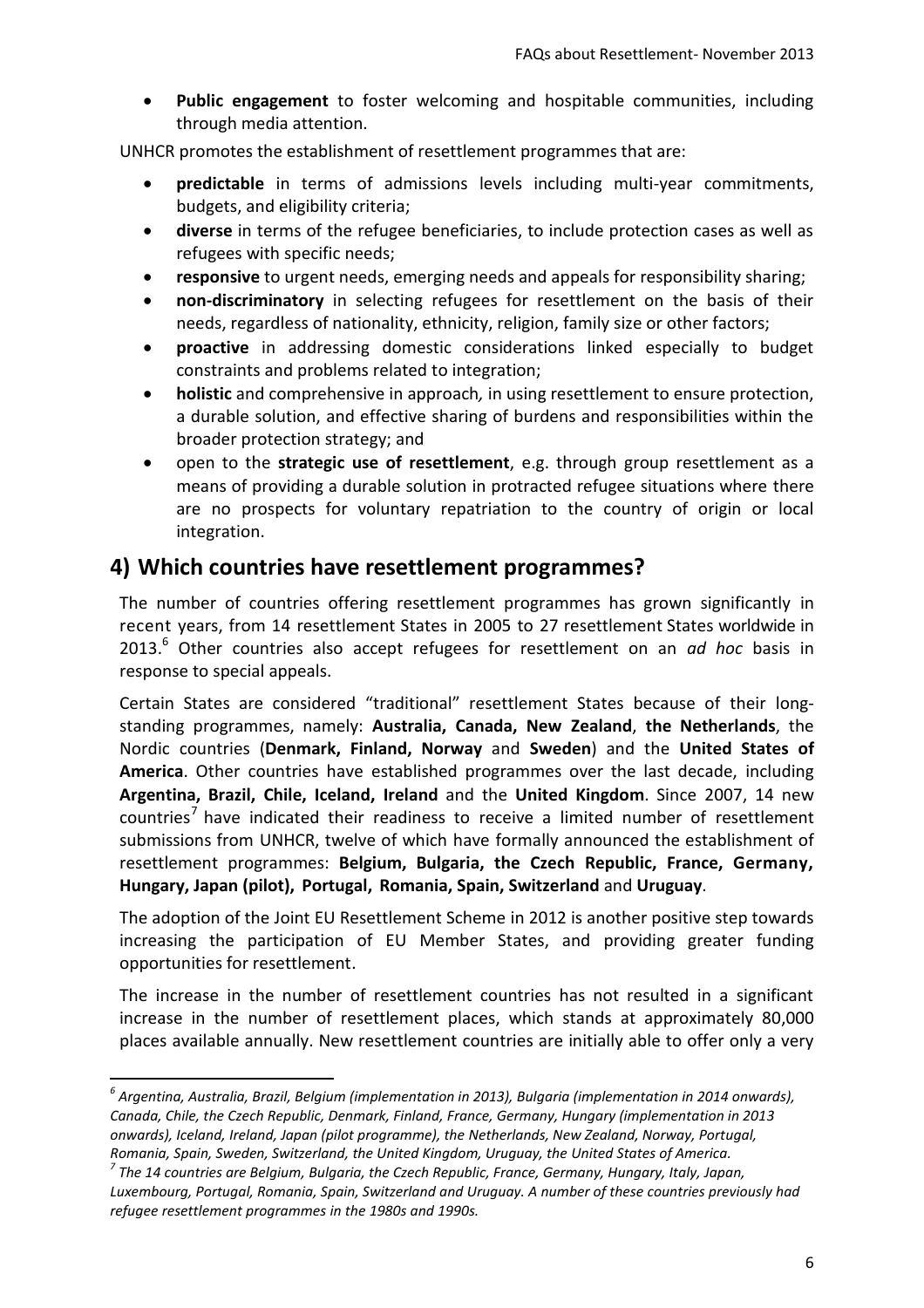limited number of places, as they require time and resources to build their capacity to develop and implement their resettlement programmes.

For 2014, global resettlement needs are estimated at 691,000 persons, without considering the possible resettlement needs generated by the massive outflow of refugees from the Syrian Arab Republic into neighbouring countries. Resettlement needs therefore continue to outpace available resettlement places by about 9 to 1.

Overall, three countries, the United States of America, Canada and Australia, provide ninety per cent of global resettlement places, while sixteen European countries provide 8 per cent. Four Latin American countries continue to offer a small number of resettlement places mainly for Colombian refugees from the region, and in Asia, Japan is the only resettlement country, implementing a small pilot programme.

### **5) How many refugees are resettled under UNHCR's auspices each year?**

| Country of<br>resettlement | <b>Departures</b><br>(persons) |
|----------------------------|--------------------------------|
| USA                        | 53,053                         |
| Australia                  | 5,079                          |
| Canada                     | 4,755                          |
| Sweden                     | 1,483                          |
| Norway                     | 1,137                          |
| <b>United Kingdom</b>      | 989                            |
| Finland                    | 763                            |
| New Zealand                | 719                            |
| Denmark                    | 324                            |
| Germany                    | 323                            |
| All Others                 | 627                            |
| <b>Grand Total</b>         | 69,252                         |





This table shows the actual numbers of departures assisted by UNHCR in 2012. A number of resettlement countries (e.g. Australia, Canada and the United States of America) also admit refugees under family reunion and other migration programmes.

In 2012, 69,252 refugees departed to 26 countries of resettlement with UNHCR's assistance. This 12 per cent increase from the 2011 departure levels can be attributed to a number of factors. Successful efforts were made by States to expedite security clearances and to interview refugees in inaccessible areas through videoconferencing. IOM and UNHCR also jointly established a cross-border departure platform utilizing Beirut as exit point, for refugees accepted for resettlement from the Syrian Arab Republic. Despite these improvements from 2011, the 2012 departure levels are still 10 per cent below the approximately 80,000 places available globally.

By nationality, the main beneficiaries of UNHCR‐facilitated resettlement in 2012 were refugees from Myanmar (17,359), Bhutan (16,674), Iraq (13,556) Somalia (6,610) and the Democratic Republic of the Congo (2,722). In total, these five nationalities made up 82 per cent of all resettlement departures. Departures were from the following main asylum countries: Nepal (16,754), Malaysia (10,489), Thailand (7,274), Turkey (5,929), Jordan (3,534), the Syrian Arab Republic (3,501), Lebanon (2,979), Kenya (2,659), Ethiopia (2,618) and Tunisia (1,933).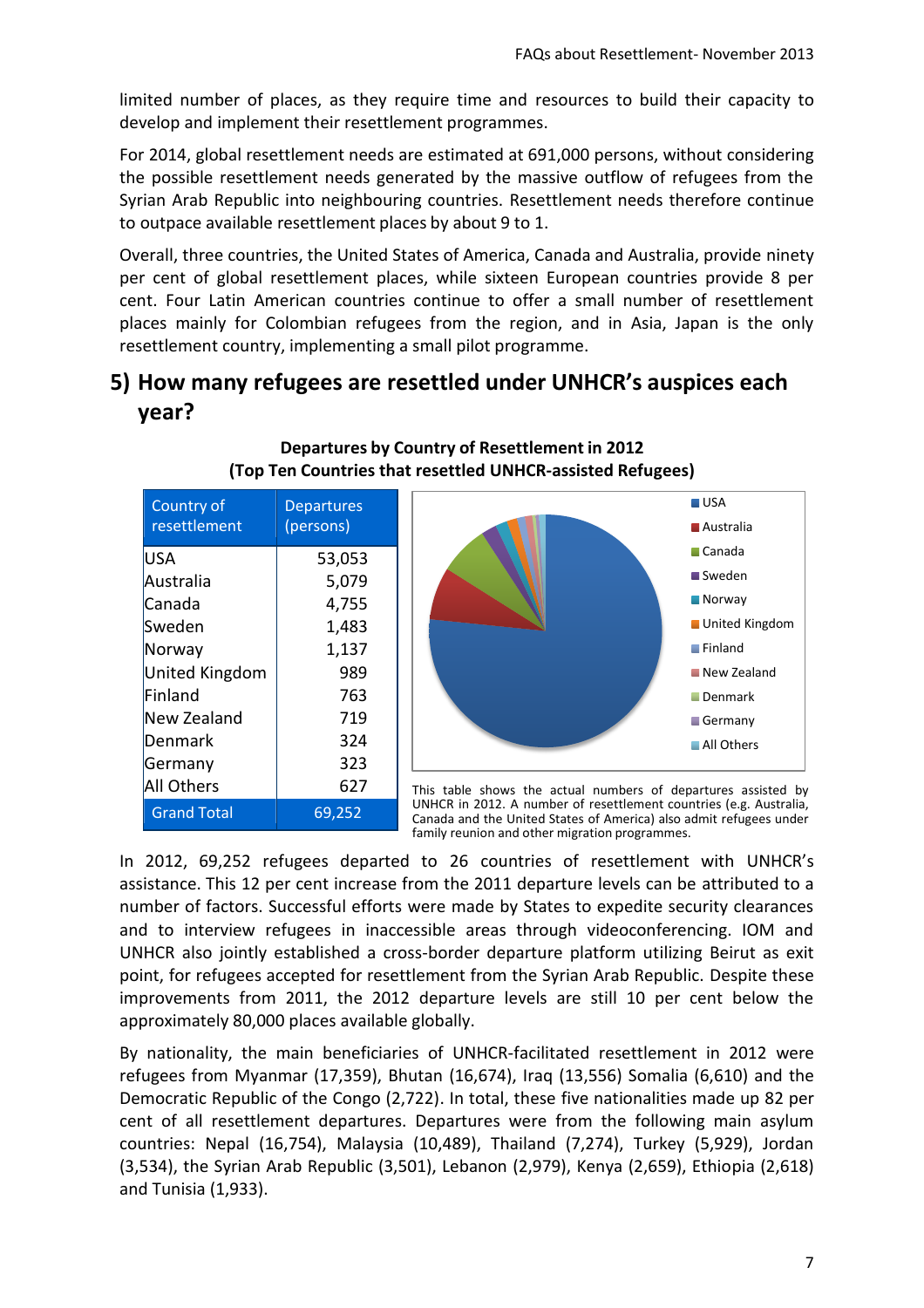There has been considerable expansion in the volume and scope of resettlement activity in recent years, but available resettlement places have not been filled since the 16-year high of 84,657 departures in 2009. Reduced submission levels are also due to the time involved in resolving complex case processing issues particularly within certain refugee populations undergoing large-scale resettlement processing.

|                                         | 2007   | 2008    | 2009    | 2010    | 2011   | 2012   |
|-----------------------------------------|--------|---------|---------|---------|--------|--------|
| <b>Submissions</b>                      | 98,999 | 121,177 | 128,545 | 108,042 | 87,849 | 74,835 |
| <b>Departures</b>                       | 49,868 | 65,859  | 84,657  | 72,914  | 61,649 | 69,252 |
| # of countries<br>(based on departures) | 25     | 24      | 24      | 28      | 22     | 26     |

**2007-2012 UNHCR Submissions and Departures to Resettlement Countries**

UNHCR continues its advocacy and collaboration with resettlement countries to address operational challenges, improve the efficiency of resettlement processing, and strive to fill all available places. Efforts have focused particularly on lengthy processing times, the use of discriminatory selection criteria, and the difficulties faced by some resettlement countries in accessing certain refugee populations due to safety and security concerns.

In 2012, 11.6 per cent of all refugee cases submitted for resettlement were for women and girls at risk, surpassing for a second consecutive year the 10 per cent target to implement Executive Committee Conclusion No. 105 (2006).

Further details on resettlement needs, as well annual resettlement departures and submissions are available from the *UNHCR Projected Global Resettlement Needs* document produced annually and available from the Resettlement page under the Durable Solutions section of the UNHCR website [www.unhcr.org.](http://www.unhcr.org/)

### **6) How are refugees identified and selected for resettlement?**

Ensuring fair and transparent access to the resettlement process is a UNHCR priority. The most vulnerable refugees are sometimes the least visible and vocal. Effective identification and referral mechanisms concentrate on proactively ensuring access to the resettlement process for those most in need. UNHCR has developed a range of tools and methodologies to increase UNHCR's ability to identify needs, and respond better to them.

The identification of refugees potentially in need of resettlement, and the subsequent assessment of individual cases is an ongoing, active and systematic process. It requires detailed knowledge and documentation of the refugee population and of their specific needs and vulnerabilities, and collaboration between UNHCR Protection, Community Services and Durable Solutions staff and implementing partners to identify and implement appropriate responses.

As with refugee status determination, proper registration data is a particularly important source of information, as it assists to protect the integrity of resettlement. An accurate, comprehensive and continuous registration is an effective way to identify individuals and groups in need of protection interventions, including resettlement.

Resettlement is incorporated in the development of overall protection strategies as part of annual regional and country operational planning. UNHCR country offices worldwide use a standard approach to determine the role and scope for resettlement within its overall protection and solution strategy. This determination is normally based on considerations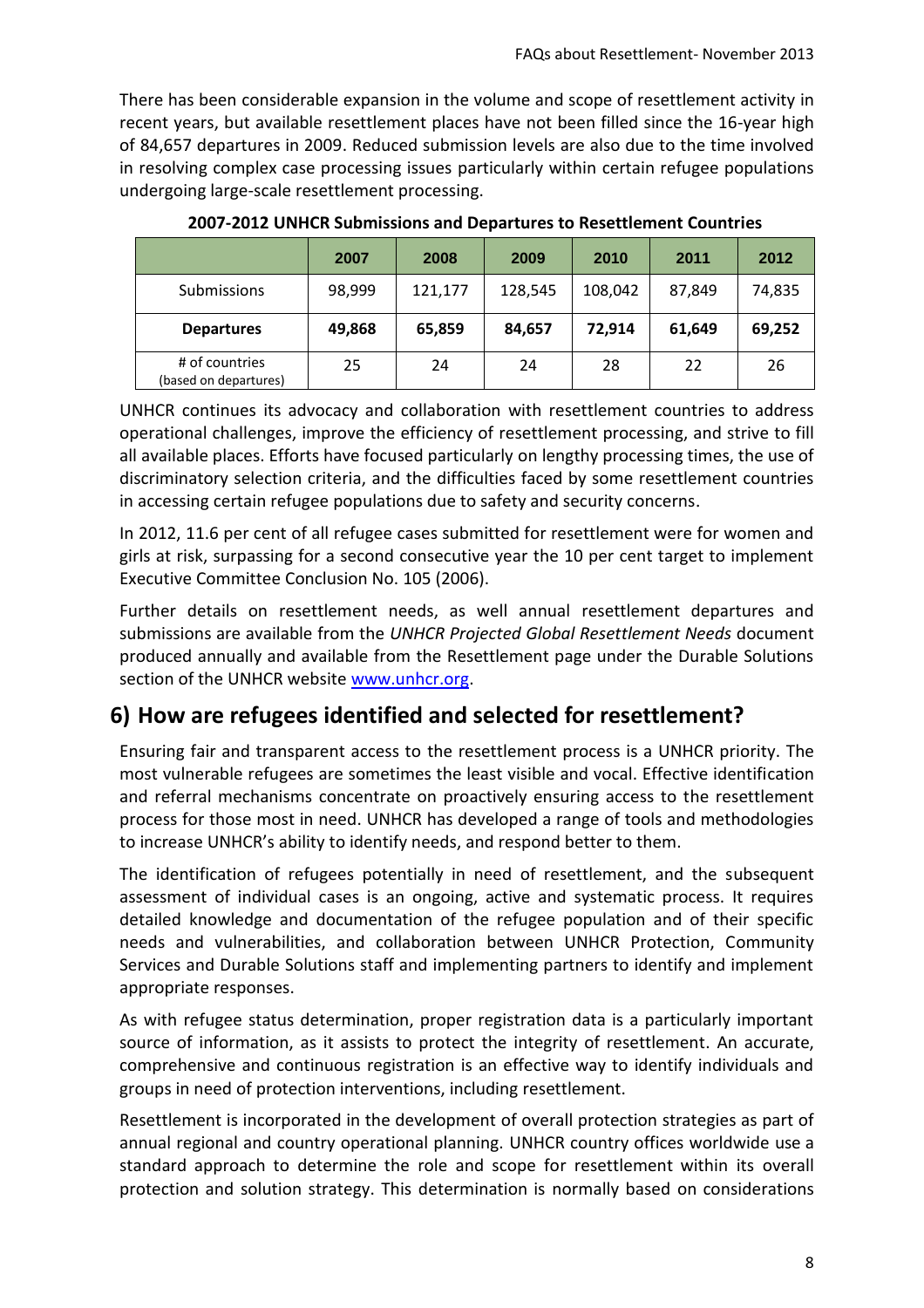related to the protection environment/framework in the country and the effective availability of other durable solutions. In this context, resettlement is both a protection tool as well as a durable solution that can be used strategically to help resolve specific refugee situations even if such interventions are not seen to be urgent or life saving.

UNHCR country offices prepare Summary Protection Assessments, which capture the protection situation and highlight key protection problems of the populations of concern at the time of planning. These assessments provide important information to assist with forward planning, especially with regard to the challenges and opportunities to promote resettlement, and the scope for working with partners, staffing and resources. The assessments also make effective use of resettlement tools such as baseline standard operating procedures, the database *proGres*, participatory assessments, the Heightened Risk Identification Tool and other ways to identify refugees with protection risks.

UNHCR developed the *Heightened Risk Identification Tool* (HRIT) to enhance its effectiveness in identifying refugees at risk by linking community‐based/ participatory assessments and individual assessment methodologies. First issued in 2008 and revised in 2010, the HRIT has been widely used and field-t est ed in UNHCR operations worldwide with great success. The tool is designed to be used comprehensively by UNHCR staff involved in community services and/or protection activities (including resettlement) as well as their implementing partners to assist with the identification of individuals at risk in the country of asylum who require immediate protection intervention, which may include resettlement. The HRIT serves to: (i) implement ExCom Conclusion 105 on Women and Girls At-Risk and UNHCR's Global Strategic Priorities 2010-2011; ii) strengthen needsbased planning, identification methodologies and case management systems; and iii) promote UNHCR's age, gender, and diversity sensitive approach. $^8$ 

Drawing on these data sources, UNHCR country offices worldwide forecast the refugee resettlement needs for the next calendar year and UNHCR's capacity to address them. This information is compiled in the *UNHCR Projected Global Resettlement Needs* document, which is then used for planning the global resettlement activities of the Office as it provides the rationale and scope of UNHCR's resettlement operations in any given country. Furthermore, the document allows UNHCR to chart the projected global resettlement needs and its capacity to address those needs; taking into account the resource and other challenges that impact resettlement delivery.

This annual *UNHCR Projected Global Resettlement Needs* document is shared with the resettlement partners in the lead-up to the Annual Tripartite Consultations on Resettlement (ATCR) held in Geneva. The document raises awareness of populations identified as in need of resettlement, and serves as the primary reference document for dialogue on resettlement needs, priorities, likely gaps and challenges in programme delivery, allowing informed decisions on quota and resource allocations.

#### **How do States know which refugees need resettlement?**

 $\overline{\phantom{a}}$ 

The majority of resettlement States rely on UNHCR to recommend individuals and groups of refugees according to needs and priorities identified by UNHCR and its partners, and to present these individuals for resettlement consideration. The resettlement States assess the individual case submissions made by UNHCR and decide whether or not to grant resettlement according to their policies, laws and regulations.

<sup>8</sup> *The significant participation of refugee girls, boys, women and men of all ages and backgrounds is integral to the design, implementation, monitoring and evaluation of all UNHCR policies and operations so that these impact equitably on people of concern.*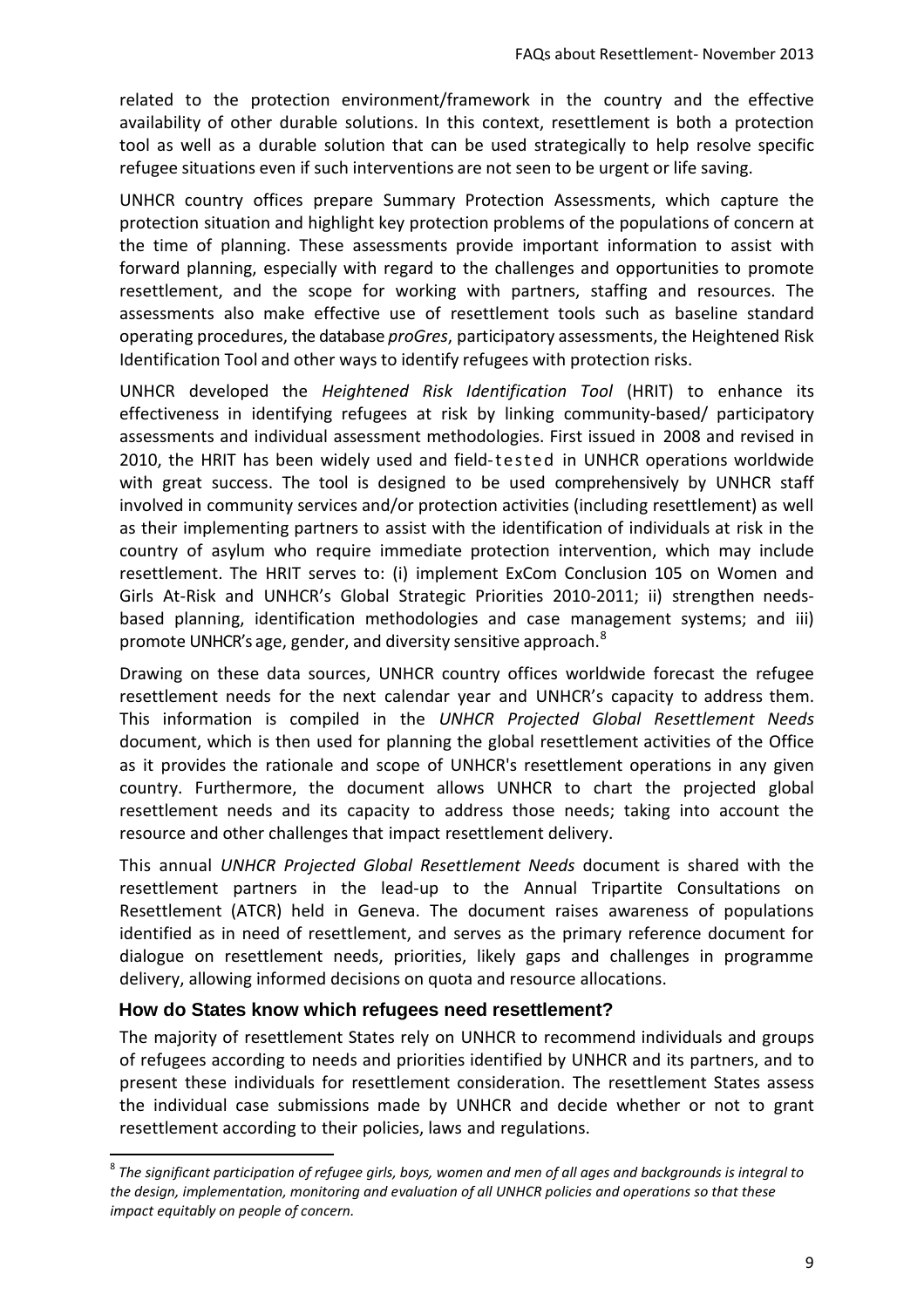UNHCR updates resettlement States throughout the year on the global resettlement needs and priorities. These discussions take place in various fora: (i) the Annual Tripartite Consultations on Resettlement (ATCR) involving States, NGOs, intergovernmental / international organizations and UNHCR; (ii) the Working Group on Resettlement (WGR) meetings, which support the ATCR process and primarily consists of resettlement States, intergovernmental / international organizations and UNHCR with limited NGO participation; and (iii) bilateral meetings between individual resettlement States and UNHCR to confirm specific aspects of programme delivery. UNHCR also holds Regional Strategic Planning Meetings to strengthen coordination at a regional level.

A meeting between resettlement countries and UNHCR is routinely held in conjunction with the ATCR to discuss ways to respond to specific populations in need of resettlement, including populations for whom resettlement is a priority or where the strategic use of resettlement can be enhanced. This process is designed to strengthen the coordination and management of the global resettlement programme and ensure predictability for planning purposes. The outcome of these initial discussions serves to direct attention to specific refugee populations in priority need of resettlement.

Separate bilateral meetings are normally held outside the ATCR and WGR framework to further discuss and confirm the size and composition of the targets set by resettlement countries for the upcoming year. This includes efforts by governments and UNHCR to bridge gaps and strengthen capacity to address identified needs.

#### **How does UNHCR guide State resettlement selection decisions?**

Resettlement States determine the size and composition of their resettlement programmes, and assess the case submissions made by UNHCR. States decide who is granted resettlement admission according to their policies, criteria, laws and migration regulations. The country offering resettlement places therefore has full control with respect to decisions on individual cases.

Nevertheless, UNHCR urges all States to be guided by the agency's internationally recognized criteria on eligibility, global needs and priorities. To preserve the integrity of resettlement as a protection tool and durable solution for refugees most in need, it is important to ensure resettlement programmes are needs‐based, non‐discriminatory and achieve successful integration outcomes.

The measure of resettlement as a protection tool and durable solution is not only how many refugees in need of resettlement have access to this solution each year, but also the way they are selected, received and supported in the process of becoming full participants in their new communities. It is therefore vital that resettlement programmes are balanced according to global needs and priorities (including considerations of cultural, geographic and individual diversity). Hence, it is UNHCR's position that individuals selected for resettlement by States should be on the basis of protection needs, taking into account security concerns but not so-called "integration potential." It is important to distinguish integration considerations from assessments related to concerns about public security.

UNHCR urges resettlement States not to use integration potential and other discriminatory selection criteria (e.g. family size, age, health status, ethnicity and religion). Such discrimination undermines the protection and needs‐based approach to resettlement, creating inequalities and protection gaps, and limits access to resettlement by some refugees most at risk. The UNHCR assessment of global resettlement needs and priorities assists States to target their programmes. Furthermore, UNHCR engages in bilateral discussions with States to identify specific needs that could be met by the State.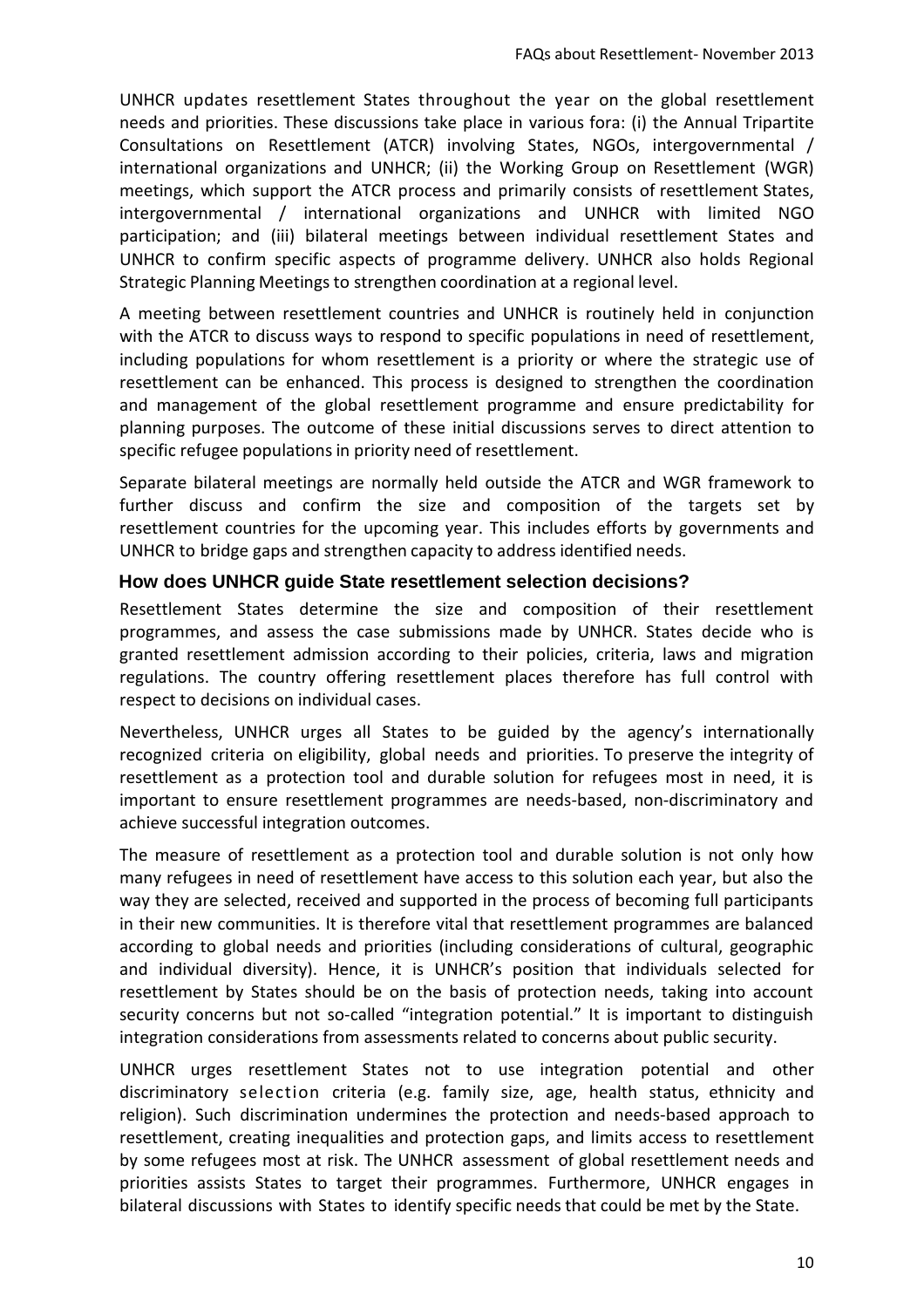The majority of refugee resettlement programmes worldwide rely on UNHCR to recommend specific refugees according to needs and priorities identified by UNHCR and its partners, and to present these cases to States for resettlement consideration. A number of resettlement States also have mechanisms in place to select individuals for resettlement without the direct involvement of UNHCR.

### **7) How does UNHCR ensure the integrity of the resettlement process?**

UNHCR is acutely aware of the concerns of States to maintain public security and combat terrorism. These concerns are entirely legitimate and UNHCR understands and shares the desire of States to ensure the integrity of resettlement programmes. A balance must be struck which addresses these concerns, while avoiding the erosion of long-standing refugee protection principles. Ideally, systems that protect the integrity of the resettlement process also serve to protect refugees.

All UNHCR staff, irrespective of grade or function, have the responsibility of ensuring that protection activities, including resettlement, are carried out to the highest standards possible, and to prevent fraud and malfeasance in all activities.

Furthermore, it is the responsibility of all managers to ensure that a clear management and accountability framework is in place for all resettlement activities in their respective offices. At the field level, management and accountability for resettlement activities rest with the Representative and the senior staff in charge of protection, and continue through staff with specified resettlement functions. Each office designates an officer accountable for resettlement activities within the field office.

These processes are documented and carried out in a way that seeks to insulate them from fraud, whether it is internal or external to UNHCR. Special case management and interview techniques are used to protect the integrity of case file data. All resettlement operations are required to follow Standard Operating Procedures. Each step in the process is documented and interviews recorded. The process is as transparent as possible and subject to several points of review within UNHCR.

UNHCR's electronic registration database, *proGres*, has been implemented in most field operations. The system has been designed to mitigate the risk of fraud. It includes special features to store biometric information (including photographs and fingerprints) and has an audit trail for internal oversight. The composition of families is carefully recorded and stored. All changes to electronic files are logged permanently.

### **8) How quickly must States make decisions?**

UNHCR assesses the protection situation of each individual or family considered for resettlement to assess the urgency of the resettlement need and manage the submission. Delays in the processing of cases by UNHCR and resettlement countries can have serious protection implications for refugees. It is therefore incumbent on all parties to ensure a balanced and predictable programme delivery so that individuals receive timely access to resettlement and information on case processing. Emergency cases, which typically involve immediate life‐threatening situations, are expected to depart for resettlement within a period not exceeding seven days; urgent cases should depart within six weeks; and normal priority cases are to be resettled within 12 months. These benchmarks are used by UNHCR to gauge whether resettlement activities are efficient and responsive to the protection and resettlement needs of refugees.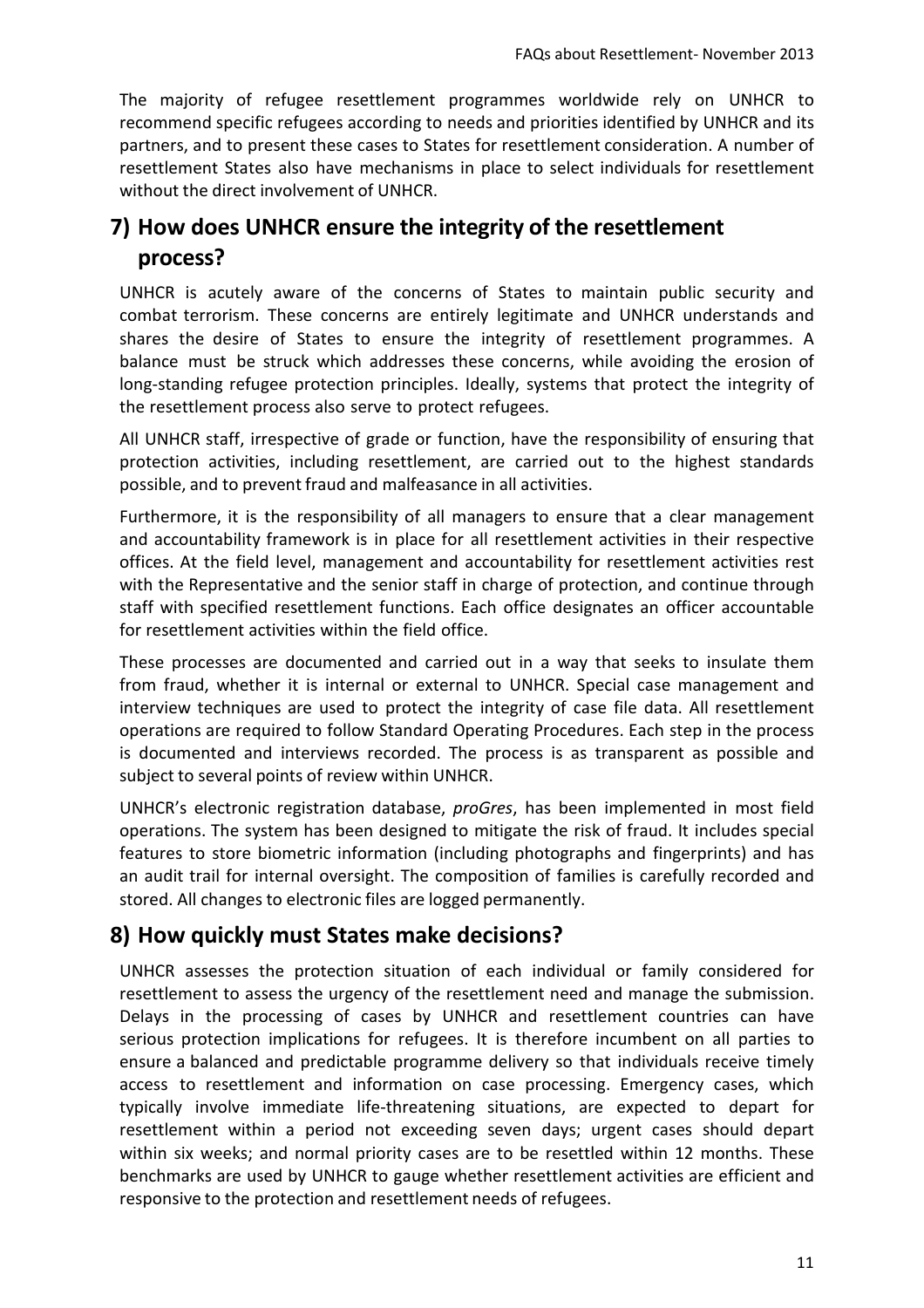As part of the Office's efforts to improve protection against *refoulement* [forced return] and to improve the urgent resettlement of people in perilous situations, UNHCR established evacuation transit facilities to provide temporary safe haven for refugees pending final resettlement to a third country. Emergency Transit Facilities (ETFs) first established in 2008 in Timisoara, Romania, have expanded to three fully operational facilities: the Emergency Transit Centre (ETC) in Timisoara, Romania; the Emergency Transit Mechanism (ETM) in Manila, the Philippines; and the Emergency Transit Centre (ETC) in Humenné, Slovakia. Evacuation to an ETF is also a solution for refugees who cannot be processed in their host country due to inaccessibility or lack of security. Over 1,400 refugees have been evacuated to the ETFs since they were established in 2008/9.

### **9) What happens after refugees are resettled?**

Resettlement is a process that does not end with the transfer of a refugee and her/his family and dependants to a new country. Just as with the other durable solutions, providing refugees with support and the opportunity to integrate into their new community is essential to the durability of resettlement. The status provided in the country of resettlement (e.g. Convention refugee status) should ensure protection against *refoulement* [forced return] and provide a resettled refugee and her/his family and dependants with access to civil, political, economic, social and cultural rights similar to those enjoyed by nationals. Resettled refugees should also have the opportunity to eventually become a naturalized citizen of their new country.<sup>9</sup>

Integration requires receiving States to ensure that refugees have access to the resources required for their longer-term stability and adjustment to the new society and to foster a sense of belonging and participation. Integration is a mutual, gradual and multi‐ faceted process, with inter-related legal, economic, social and cultural dimensions. States must welcome and support refugees, granting them rights and entitlements. Refugees must abide by the laws and adapt to the customs and lifestyle of their adopted country while being able to maintain their own cultural identity. Refugees should take the values of their hosts into account, but the attitude of the receiving communities and host country institutions is also of paramount importance.

Integrating resettled refugees is beneficial for both the refugees and the State. Through integration, resettled refugees become independent and productive participants of their community, which empowers them to make valuable contributions to the host society. It is therefore crucial to put integration systems and programmes into place, including language and vocational training, as well as programmes facilitating access to education and employment. Programmes to provide cultural orientation as well as manage the expectations of refugees prior to and after their arrival in the resettlement country assist to ease the process of adjustment and foster a positive attitude toward integration. As family separation impedes integration, it is equally important for States to facilitate the reunification of family members who were separated by the refugee experience and unable to travel together for resettlement.

Effective integration requires the commitment of the resettlement country to provide the required human and financial resources to support refugees to become independent, the political will to create welcoming communities, and the openness of the society to adapt in response to increasing diversity.<sup>10</sup>

 $\overline{\phantom{a}}$ 

<sup>9</sup> *[UNHCR Resettlement Handbook](http://www.unhcr.org/resettlementhandbook)*, 2011 Revision

<sup>10</sup> *Refugee Resettlement: An International Handbook to Guide Reception [and Integration,](http://www.unhcr.org/refworld/docid/405189284.html)* October 2002, sets out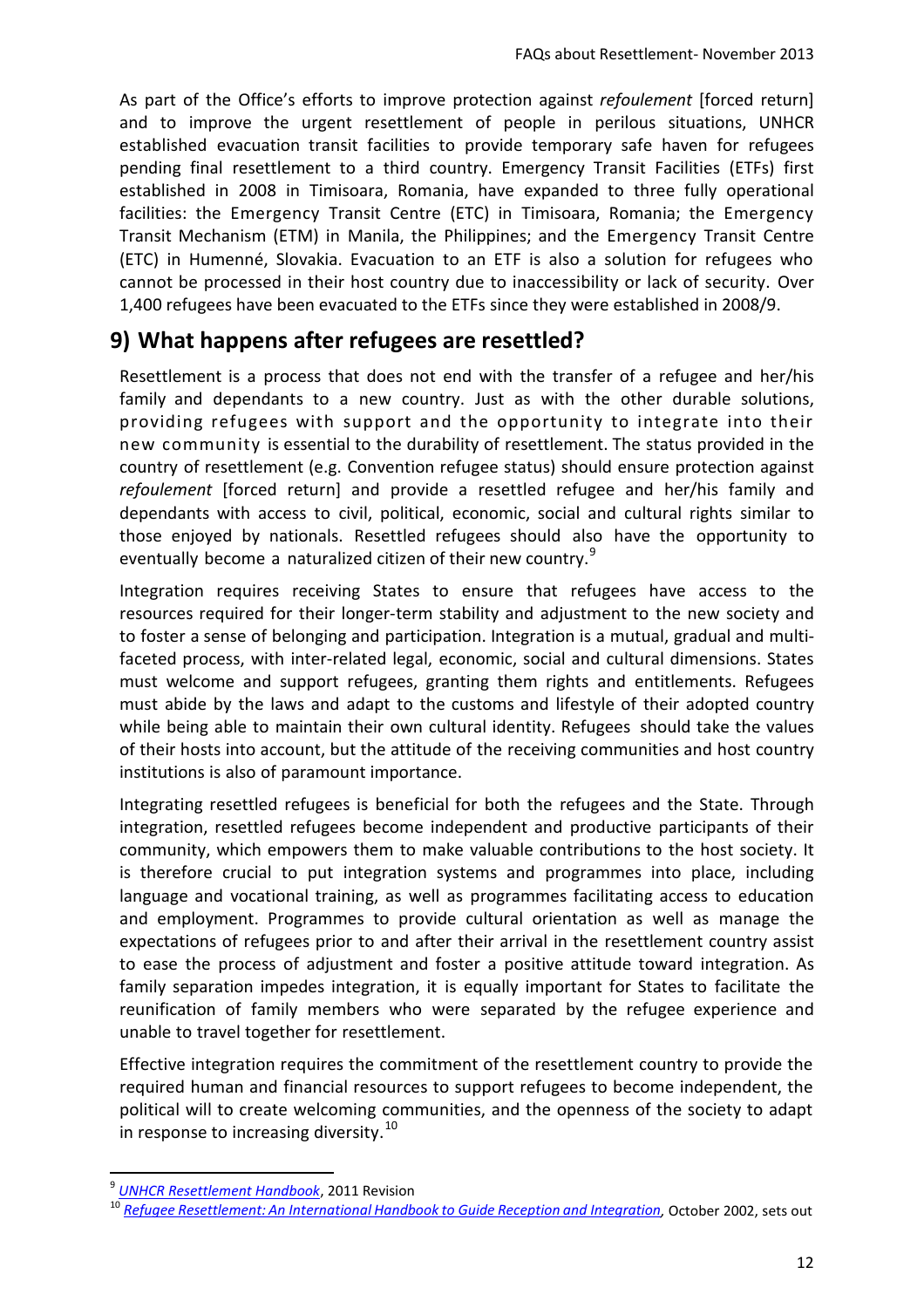### **10) What role do NGOs have in refugee resettlement?**

Non‐governmental organization (NGO) partners are involved throughout the resettlement process from identification to integration. UNHCR is pleased to be working together with NGOs to promote resettlement through advocacy efforts, as well as with direct engagement of stakeholders through training and operational capacity building. Given their specific areas of expertise and knowledge of refugee populations, NGOs supplement UNHCR's core role in facilitating many aspects of the resettlement process. UNHCR continues to strengthen partnerships with NGOs across the continuum of resettlement activities, including through partnership agreements and the deployment of NGO personnel to UNHCR operations.

UNHCR is also working closely with the NGO sector to explore new models for the identification and referral to UNHCR of refugees in need of resettlement. For example, partnership agreements with implementing partners in the areas of legal, social and medical assistance ensure a mainstreaming of UNHCR's organizational priorities and the identification of vulnerable individuals. Indeed, UNHCR's NGO implementing partners have a key role to play to bring to UNHCR's attention refugees who might be in need of this solution given their protection needs.

To support and encourage strengthened cooperation, UNHCR and NGOs have developed the *UNHCR-NGO Toolkit for Practical Cooperation on Resettlement, <sup>11</sup>* a collection of tools and examples that provides practical guidance for UNHCR and NGOs to cooperate in various areas: operational activities; community outreach; information sharing, planning and advocacy; and reception and integration. UNHCR's Resettlement Service remains committed to its strategic objectives to engage proactively with the NGO sector to further develop innovative ways to combine resources and activities to improve resettlement delivery.

The specific role and function of NGOs within a country's resettlement programme varies from country to country. In many cases, NGOs provide a liaison function to the refugee, UNHCR and the receiving Government and community. Some resettlement countries involve NGOs intimately in case preparation, and pre-departure processing, as well as reception and integration. Others involve their NGOs in programme planning, selection missions, or dossier screening.

It is often through the work of NGOs and their community volunteers that the public first gets to know about refugees and the work of UNHCR. This aspect of NGO work has a positive impact on fundraising, advocacy for various refugee groups, and building public support for resettlement.

### **11) Who funds the refugee resettlement programmes?**

 $\overline{a}$ 

Resettlement States are responsible for funding their own resettlement programmes. States are therefore expected to cover the costs including: interview/selection missions,

best practice in various countries in the areas of initial reception, ways of preparing receiving communities, language training, education, employment, and the special needs of children*. See also* UNHCR, *[The Integration](http://www.refworld.org/docid/51b81d9f4.html)  [of Resettled Refugees: Essentials for Establishing a Resettlement Programme and Fundamentals for Sustainable](http://www.refworld.org/docid/51b81d9f4.html)  [Resettlement Programmes](http://www.refworld.org/docid/51b81d9f4.html)*, June 2013

<sup>11</sup> *This [UNHCR-NGO Toolkit for Practical Cooperation on Resettlement](http://www.unhcr.org/ngotoolkit) toolkit is a living repository for exchanging ideas on resettlement partnerships.*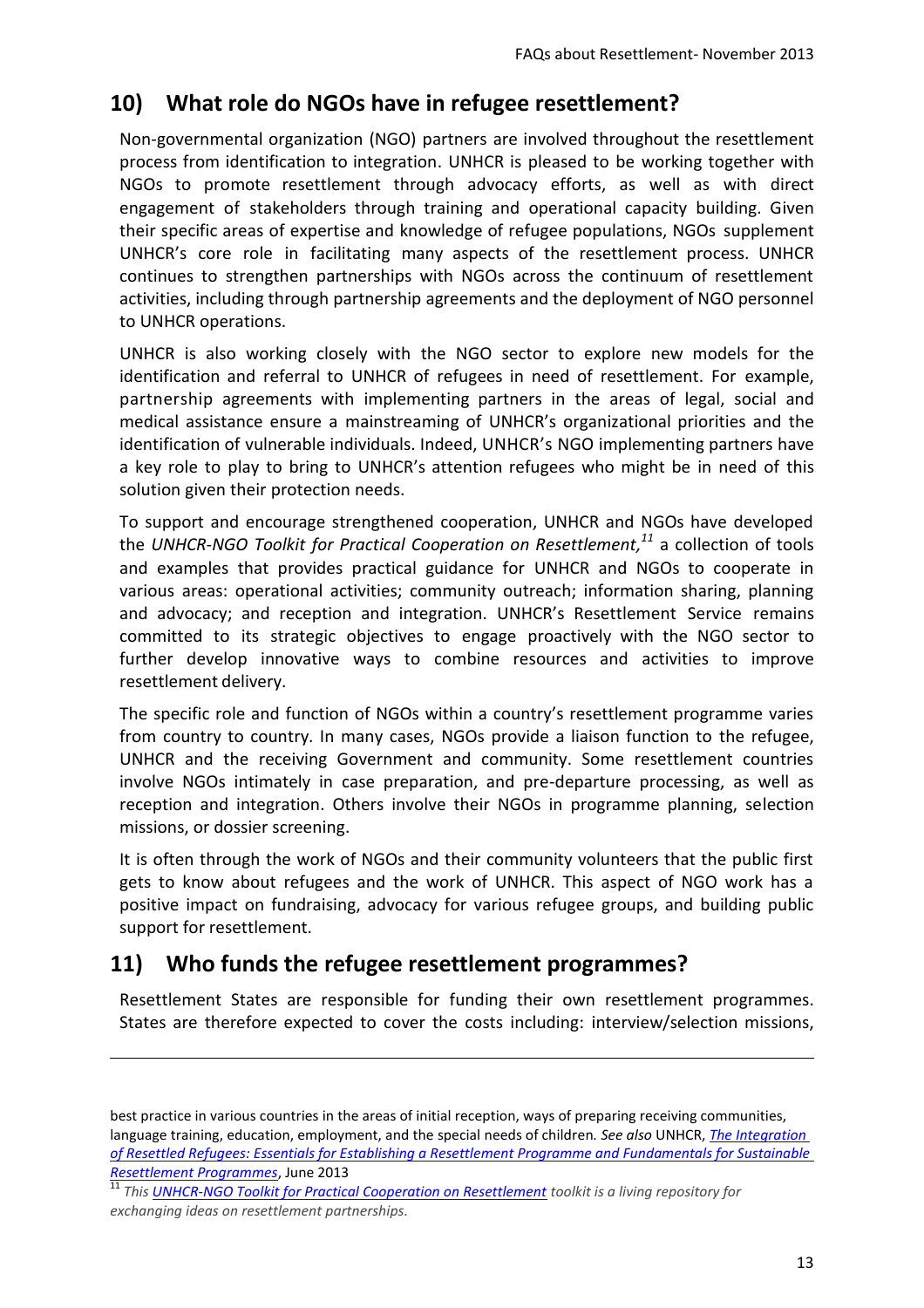medical checks and pre‐departure orientation, exit visas from country of asylum, travel from the country of asylum and on‐ arrival services in the new country of resettlement.<sup>12</sup> Resettlement should only begin once an adequately resourced basic integration programme with identified divisions of roles and responsibilities between partners is in place.

In certain situations, however, such as new/emerging resettlement countries in Latin America, UNHCR provides financial and technical support by way of contributions from donor States. UNHCR and other key stakeholders (including, in certain situations, other resettlement countries) are able to provide specialized guidance and support to new resettlement States. European States can also receive financial support from the European Refugee Fund administered by the European Commission.<sup>13</sup>

### **12) What is UNHCR's role after refugees are resettled?**

UNHCR does not have an operational role in post-resettlement refugee integration. However, refugees remain of concern to UNHCR until they benefit from the effective protection of a State. UNHCR therefore has a responsibility to assess the readiness and capability of a State to resettle refugees, and has a role to play in integration issues.

The measure of effective resettlement is not only the annual number of refugees resettled, but also how well they are received and supported in the process of becoming full participants in their new communities. While UNHCR recognizes and affirms each State's need to approach resettlement in a manner appropriate to its particular context, UNHCR also advocates that the legal and socio-economic needs of resettled refugees be met in a manner that ensures a durable solution has been achieved. Although there is no global standard on resettlement and integration outcomes, States have developed instruments to measure refugees' economic and social outcomes, and there is ongoing collaboration to establish benchmarks and criteria to evaluate integration.

States, NGOs and UNHCR have devoted considerable efforts to assessing integration practices, and sharing guidance and good practices on building the foundation for resettlement programmes, establishing policies and procedures, delivering essential services, and preparing the host society. Distributing guidelines on good practices and organizing trainings, conferences, and twinning exchanges are all invaluable to supporting the efforts of new, prospective and established resettlement countries.

### **13) What about the family members of resettled refugees?**

UNHCR seeks ensure that all of the refugee's family members, including dependent nonnuclear family members, are resettled together to preserve the unity of the family. It is however not always possible for family members to remain together, as involuntary family separation often occurs in refugee situations. UNHCR promotes the unity of the family and urges all States to have generous and flexible programmes to facilitate family reunification. It is a State responsibility to uphold the principle of family unity, and a number of States have established special programmes to facilitate family reunification of refugees without requiring the direct involvement of UNHCR.

 $\overline{a}$ 

<sup>12</sup> *An outline of these various activities can be found in the country chapters of the UNHCR Resettlement Handbook, 2011 revision, as well as the UNHCR Handbook on the Reception and Integration of Resettled Refugees*.

<sup>13</sup> *See th[e European Commission website](http://ec.europa.eu/home-affairs/funding/refugee/funding_refugee_en.htm) for details on the European Refugee Fund.*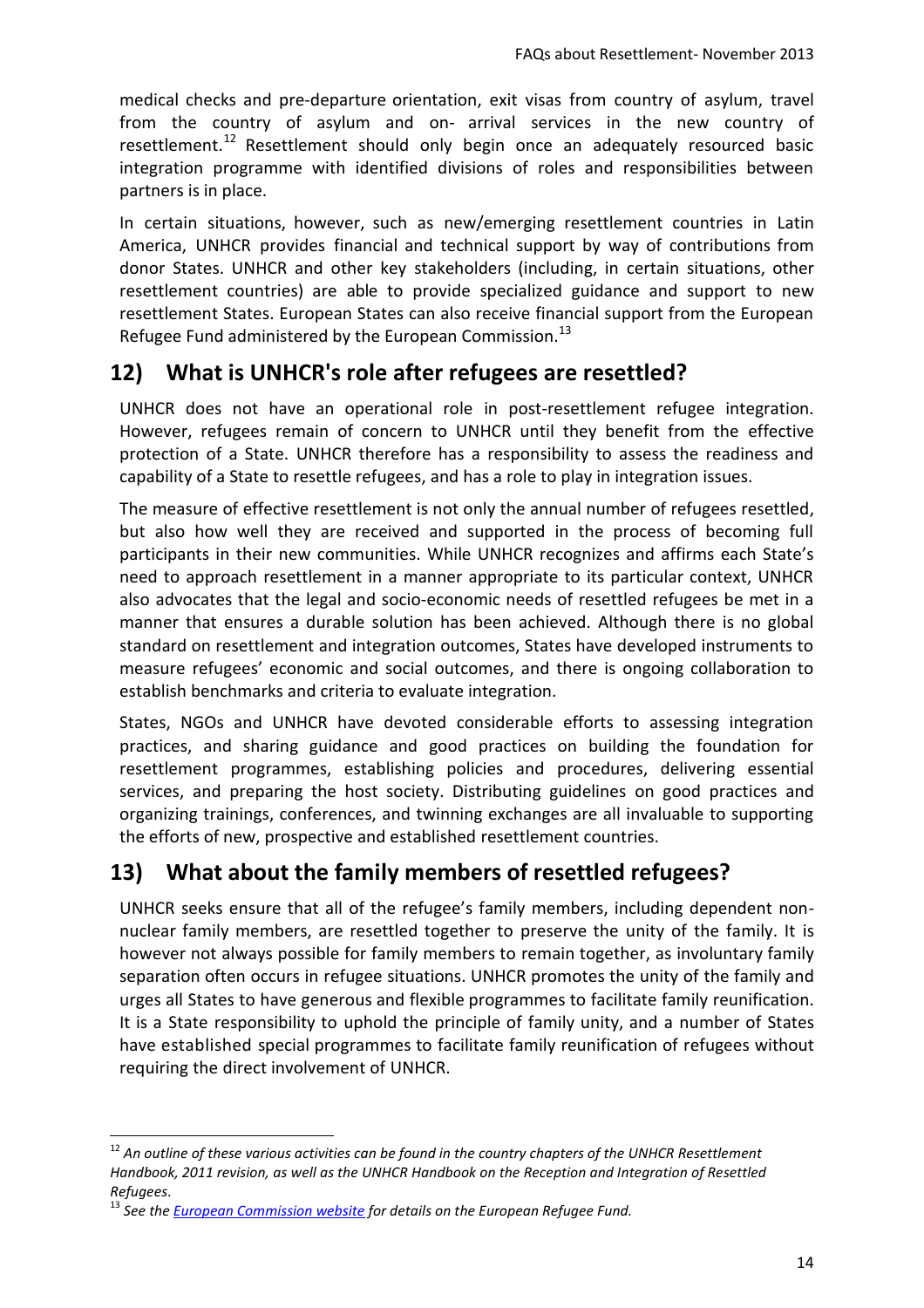Nevertheless, UNHCR has a responsibility, as part of its mandate to protect refugees, to promote and facilitate the reunification of refugee families. UNHCR therefore assists family members of a person who has been recognized as a refugee, to join her or him in the country of asylum or resettlement. This applies whether or not the family members are still in their country of origin. Except for certain special programmes, eligibility for UNHCR assistance with family reunification requires that at least one person within the family unit which is to be reunited must be a refugee under UNHCR's mandate or a person otherwise of concern to the organization. As a matter of principle, this includes situations where the refugee was recognized by a competent government authority. UNHCR's assistance and support may be requested by the family member(s), by the refugee, and/or by the UNHCR office where the refugee or her/his family member is living. This may involve helping refugees or their family members submit applications for family reunification and/or for entry or exit permission, through official procedures and in accordance with UNHCR's guidelines on family reunification.

# **14) What are the Annual Tripartite Consultations on Resettlement (ATCR) and the Working Group on Resettlement (WGR)?**

The Annual Tripartite Consultations on Resettlement (ATCR) started in 1995, and have become the main forum for furthering the resettlement agenda, and strengthening cooperation between governments, NGOs and UNHCR in the area of resettlement. The ATCR allow for open and frank dialogue and strive to produce outcomes by forging coherent and collaborative approaches to enhance global resettlement delivery. The ATCR provides an opportunity and process to address a wide range of policy and procedural matters, including advocacy, capacity building and operational support, and serves to influence and focus joint strategies on resettlement consistent with UNHCR's global strategic priorities. An important outcome is the tripartite relationship itself, which promotes transparency and stimulates the development of new and innovative ways to solve problems and to combine resources to improve resettlement outcomes for refugees.

In recent years, the ATCR have taken place annually in June/July. Participants are limited to government representatives from resettlement States, NGOs involved in refugee resettlement, intergovernmental / international organizations and UNHCR. As part of UNHCR's global strategy to broaden the base on resettlement, the ATCR also invites observers from States providing Emergency Transit Facilities, potential/emerging resettlement States as well as to States interested in the resettlement process.

The consultations have become an important vehicle for UNHCR's cooperation with governments and NGOs and a mechanism to enhance partnership. They offer a forum to review progress on resettlement issues during the year, but more importantly, to re‐ focus and shape a joint strategy on resettlement. In particular, the consultations provide the appropriate environment to: raise awareness with a view toward building consensus in the UNHCR Executive Committee for the support of key resettlement issues, including the establishment of new programmes; share information on a regular basis about resettlement needs, provide opportunities for planning purposes and allow for analysis of important policy issues; focus attention on UNHCR's resettlement activities and priorities, relevant operational issues, and key responsibilities for case identification and referral.

The Working Group on Resettlement (WGR) supports the work of the ATCR. The WGR meetings provide a smaller, and more targeted consultative forum to discuss specific